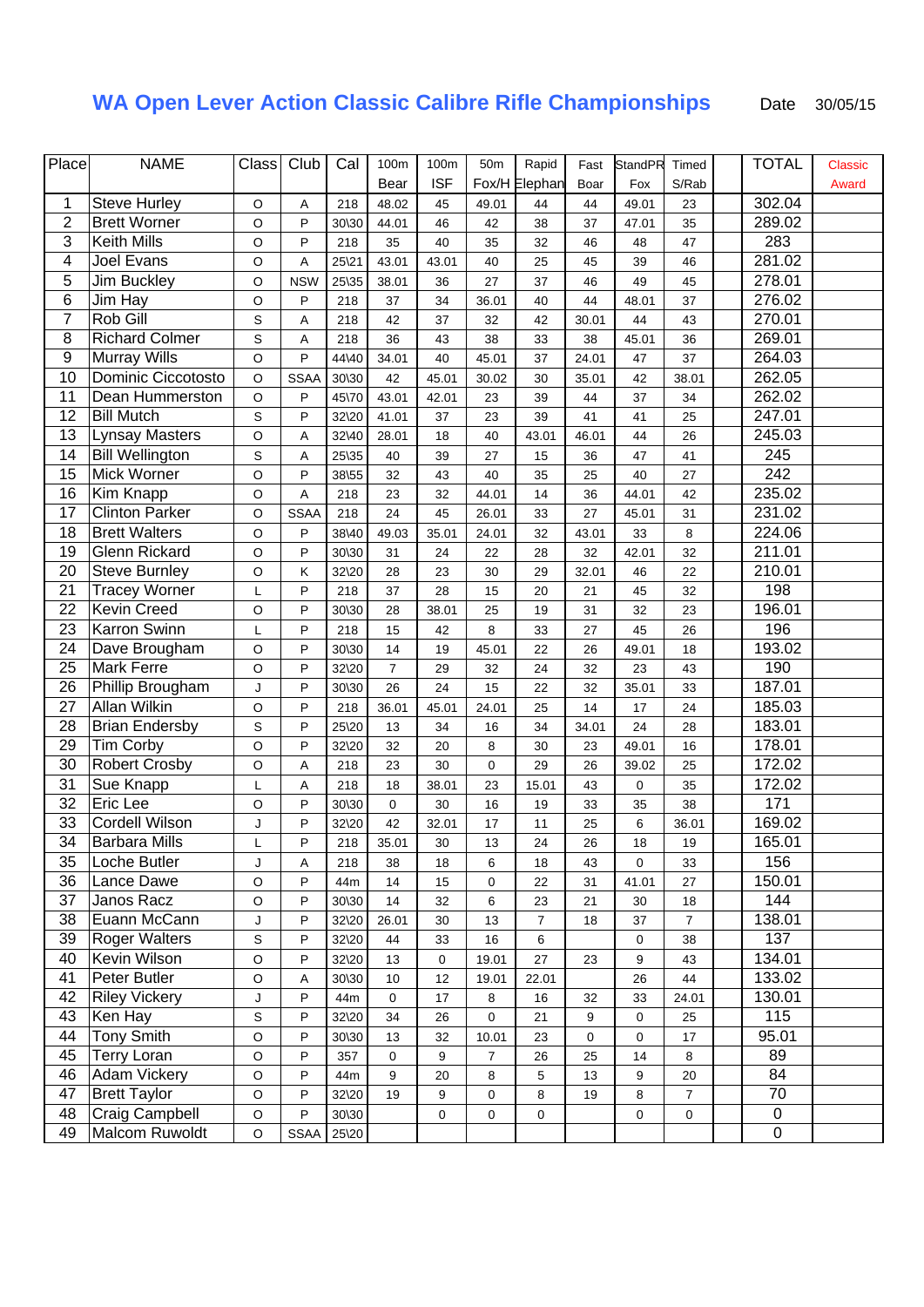## **WA Open Lever Action Rifle Championships** Date 23/06/2015

| Place            | <b>NAME</b>             | Class       | Club        | Cal    |       | STATE 100m |       | STATE 50m      |             | <b>Timed</b> Rapid | Run     | 2 Pos  | <b>TOTAL</b> | <b>State</b>  |
|------------------|-------------------------|-------------|-------------|--------|-------|------------|-------|----------------|-------------|--------------------|---------|--------|--------------|---------------|
|                  |                         |             |             |        | Top   | Bot        | Top   | Bot            | <b>Duck</b> | <b>Buff</b>        | Goat    | F/H    |              | Award         |
| 1                | <b>Keith Mills</b>      | O           | P           | 222    | 47.01 | 47         | 43.01 | 39             | 90.02       | 81.01              | 82      | 89.01  | 518.06       |               |
| $\boldsymbol{2}$ | <b>Mark Ferre</b>       | O           | P           | 222    | 46    | 49         | 45    | 45.01          | 66.01       | 81                 | 79      | 98.01  | 509.03       |               |
| 3                | <b>Steve Hurley</b>     | $\circ$     | Α           | 222    | 49    | 49.03      | 47.01 | 41             | 72.01       | 80                 | 69      | 97.06  | 504.11       |               |
| $\overline{4}$   | <b>Tim Corby</b>        | $\circ$     | P           | 218    | 44    | 46.01      | 45.01 | 45.01          | 88          | 71                 | 68      | 95.05  | 502.08       |               |
| $\mathbf 5$      | Kim Knapp               | $\circ$     | Α           | 222    | 49.03 | 49.03      | 46    | 44             | 85.01       | 74.01              | $77 \,$ | 76.01  | 500.09       |               |
| 6                | Mick Worner             | $\circ$     | P           | 308    | 49.03 | 50.03      | 46    | 38             | 78          | 86.01              | 57      | 95.05  | 499.12       |               |
| $\overline{7}$   | Joel Evans              | $\circ$     | A           | 22m    | 46    | 45.01      | 42.01 | 41             | 73          | 88                 | 71      | 90.02  | 496.04       |               |
| 8                | James Hay               | O           | P           | 222    | 50.02 | 48.01      | 43.01 | 43             | 86.02       | 60.01              | 67.01   | 98.05  | 495.13       |               |
| $\boldsymbol{9}$ | <b>Bill Mutch</b>       | S           | P           | 224    | 49.01 | 49.03      | 39    | 44             | 79.01       | 70                 | 74      |        | 495.08       |               |
| 10               |                         | $\circ$     | P           |        |       |            |       |                |             |                    |         | 91.03  | 493.04       |               |
|                  | <b>Murray Wills</b>     |             |             | 222    | 48.02 | 49.01      | 42    | 43             | 64          | 86                 | 72.01   | 89     |              |               |
| 11               | Loche Butler            | J           | Α           | 222    | 50.03 | 47         | 46    | 37             | 86          | 73.01              | 70      | 80.01  | 489.05       | Gold          |
| 12               | <b>Brett Worner</b>     | O           | P           | 222    | 48    | 47.01      | 43    | 47.01          | 93.02       | 68.01              | 69      | 73.02  | 488.07       |               |
| 13               | <b>Richard Colmer</b>   | S           | Α           | 222    | 50.02 | 44.02      | 42.01 | 41             | 65          | 66                 | 65      | 96.05  | 469.1        |               |
| 14               | Rob Gill                | S           | Α           | 22m    | 45    | 46         | 42    | 43             | 62          | 61                 | 82.01   | 88.01  | 469.02       |               |
| 15               | <b>Allan Wilkin</b>     | S           | P           | 22     | 46    | 46.02      | 37    | 41             | 60          | 76                 | 74      | 83.01  | 463.03       |               |
| 16               | Dean Hummerston         | $\circ$     | P           | 22m    | 45    | 42         | 42    | 37             | 89.01       | 45                 | 76      | 86.01  | 462.02       |               |
| 17               | <b>Clinton Parker</b>   | $\circ$     | <b>SSAA</b> | 218    | 42.01 | 44         | 42    | 44.01          | 61          | 67                 | 69      | 87.02  | 456.04       |               |
| 18               | Dave Brougham           | $\mathsf O$ | P           | 218    | 36    | 38         | 42    | 33             | 76          | 69                 | 76.01   | 86.01  | 456.02       |               |
| 19               | Phillip Brougham        | J           | P           | 22     | 37    | 37.01      | 40    | 44.01          | 78.01       | 61                 | 73      | 78     | 448.03       | <b>Bronze</b> |
| 20               | Jim Buckley             | O           | <b>SSAA</b> | 222    | 46    | 48.01      | 35    | 33             | 77          | 55                 | 59      | 90.04  | 443.05       |               |
| 21               | Joe Peters              | T           | P           | 218    | 34    | 36         | 41    | 42             | 61          | 64                 | 68.01   | 97.01  | 443.02       |               |
| 22               | Carl R Buehrig          | $\circ$     | P           | 22\250 | 38    | 36         | 46.01 | 38             | 77.01       | 76                 | 51      | 80.01  | 442.03       |               |
| $\overline{23}$  | <b>Brett Taylor</b>     | O           | P           | 222    | 47.01 | 38         | 42    | 29             | 57          | 81                 | 66.01   | 67.03  | 427.05       |               |
| 24               | Janos Racz              | O           | P           | 22     | 39    | 37         | 40    | 39             | 77.02       | 60                 | 59      | 75.02  | 426.04       |               |
| 25               | <b>Robert Crosby</b>    | O           | Α           | 22m    | 41    | 35         | 40.01 | 32             | 69.02       | 74                 | 51      | 79.02  | 421.05       |               |
| 26               | <b>Brett Walters</b>    | T           | P           | 38\40  | 37    | 43.01      | 37    | 31             | 80          | 37                 | 68      | 86.01  | 419.02       |               |
| 27               | <b>Glenn Rickard</b>    | T           | P           | 22     | 40    | 41         | 35    | 37             | 75          | 66                 | 51.01   | 72.02  | 417.03       |               |
| 28               | <b>Karron Swinn</b>     | L           | P           | 22m    | 46    | 43         | 40    | 37.01          | 68          | 65                 | 48      | 69.01  | 416.02       |               |
| 29               | <b>Craig Campbell</b>   | $\circ$     | P           | 22     | 43.01 | 32         | 39    | 43             | 70.01       | 53.01              | 60      | 72.01  | 412.04       |               |
| 30               | Dominic Ciccotosto      | T           | <b>SSAA</b> | 30\30  | 42    | 35         | 38    | 37             | 69          | 63.01              | 43.01   | 81.01  | 408.03       |               |
| 31               | <b>Terry Fitzgerald</b> | $\mathsf O$ | P           | 44\40  | 33    | 35         | 38    | 45.01          | 82.04       | 65                 | 41      | 67.01  | 406.06       |               |
| 32               | Sue Knapp               | L           | A           | 22     | 38    | 48.01      | 34    | 40             | 58          | 65                 | 46      | 73.01  | 402.02       |               |
| 33               | <b>Bill Wellington</b>  |             |             |        |       |            | 28    |                |             | 71                 |         |        | 401.04       |               |
| 34               |                         |             | Α<br>P      | 22m    | 48.02 | 49         |       | 37.01          | 58          |                    | 59      | 51.01  |              |               |
|                  | <b>Tony Smith</b>       | O           |             | 22     | 44.01 | 42         | 43    | 44             | 45          | 46.01              | 65      | $71$   | 400.02       |               |
| 35               | Kevin Wilson            | O           | P           | 222    | 30    | 36         | 41    | 23             | 75          | 64                 | 58      | $70\,$ | 397          |               |
| 36               | <b>Eric Lee</b>         | O           | P           | 22     | 45.01 | 43         | 40    | 41             | 68          | 58                 | 60.01   | 41     | 396.02       |               |
| 37               | <b>Tracey Worner</b>    | L           | P           | 218    | 44.01 | 48.01      | 37    | 32             | 62.01       | 38                 | 53.01   | 80.01  | 394.05       |               |
| 38               | <b>Lynsay Masters</b>   | S           | Α           | 222    | 44    | 44         | 24    | 23             | 82.02       | 61                 | 52      | 57     | 387.02       |               |
| 39               | <b>Kevin Creed</b>      | $\mathsf O$ | P           | 22m    | 48.01 | 44.02      | 36.02 | 43             | 30          | 35                 | 49.01   | 94.02  | 379.08       |               |
| 40               | <b>Barbara Mills</b>    | L           | P           | 17     | 38    | 41         | 35.01 | 14             | 67          | 70                 | 26      | 86.01  | 377.02       |               |
| 41               | <b>Roger Walters</b>    | S           | P           | 222    | 35    | 44.01      | 43    | 21             | 46.01       | 45                 | 57      | 69.01  | 360.03       |               |
| 42               | <b>Merv Harper</b>      | 0           | P           | 222    | 30    | 26         | 25    | 40             | 35          | 62                 | 66      | 72.01  | 356.01       |               |
| 43               | <b>Brian Endersby</b>   | S           | P           | 22m    | 45.01 | 43         | 20    | 28             | 58.02       | 49                 | 59      | 51     | 353.03       |               |
| 44               | Jose Ramirez            | $\hbox{O}$  | P           | 222    | 38    | 47.02      | 38    | 24             | 58.01       | 42                 | 44.01   | 61     | 352.04       |               |
| 45               | <b>Steve Burnley</b>    | T           | Κ           | 357    | 24    | 21         | 46.01 | 43             | 69.01       | 38                 | 35      | 71.01  | 347.03       |               |
| 46               | Aleesa Owen             | L           | P           | 218    | 46    | 39         | 41    | 33             | 49.01       | 19                 | 38      | 70     | 335.01       | <b>Silver</b> |
| 47               | <b>Adam Vickery</b>     | O           | P           | 22     | 42    | 44         | 33    | 33.01          | 55          | 47                 | 22      | 56.01  | 332.02       |               |
| 48               | <b>Adrian Smith</b>     | O           | P           | 222    | 29    | 34         | 5     | 41             | 70          | 40                 | 73.01   | 24     | 316.01       |               |
| 49               | Lance Dawe              | $\mathsf O$ | P           | 22     | 35    | 36         | 27    | 31             | 62.01       | 30                 | 37      | 54.01  | 312.02       |               |
| 50               | Ken Hay                 | S           | P           | 22     | 43.01 | 40         | 21    | 29             | 50.01       | 49                 | 19      | 49     | 300.02       |               |
| 51               | <b>Adam Vickery</b>     | O           | P           | 22     | 46    | 45         | 23    | 33             | 46          | 41                 | 37.01   | 25.01  | 296.02       |               |
| 52               | <b>Hendrick Kluck</b>   | $\mathsf O$ | P           | 22     | 28    | 25         | 20    | $34\,$         | 32          | 69                 | 43      | 38     | 289          |               |
| 53               | Luke Kluck              | J           | P           | 22     | 25    | 21         | 0     | 12             | 47          | 75.01              | 27      | 70     | 277.01       |               |
| 54               | Peter Butler            | T           | Α           | 30\30  | 24    | 22         | 20    | 22             | 57          | 34                 | 62      | 33     | 274          |               |
| 55               | Cordell Wilson          | J           | P           | 22     | 36    | 21         | 17    | 26             | 5           | 34                 | 41      | 66.01  | 246.01       |               |
| 56               | Darren Driscoll         | O           | P           | 30\30  | 9     | 14         | 25    | 15             | 27          | 61                 | 16      | 49     | 216          |               |
| 57               | <b>Terry Loran</b>      | T           | P           | 357    | 3     |            |       |                |             |                    |         | 38     | 209.03       |               |
|                  |                         |             |             |        |       | 5          | 31.01 | 31.01          | 16.01       | 33                 | 52      |        |              |               |
| 58               | Euan McCann             | J           | P           | 22     | 30    | 29         | 22    | $\overline{7}$ | 26          | 14                 | 13      | 63.01  | 204.01       |               |